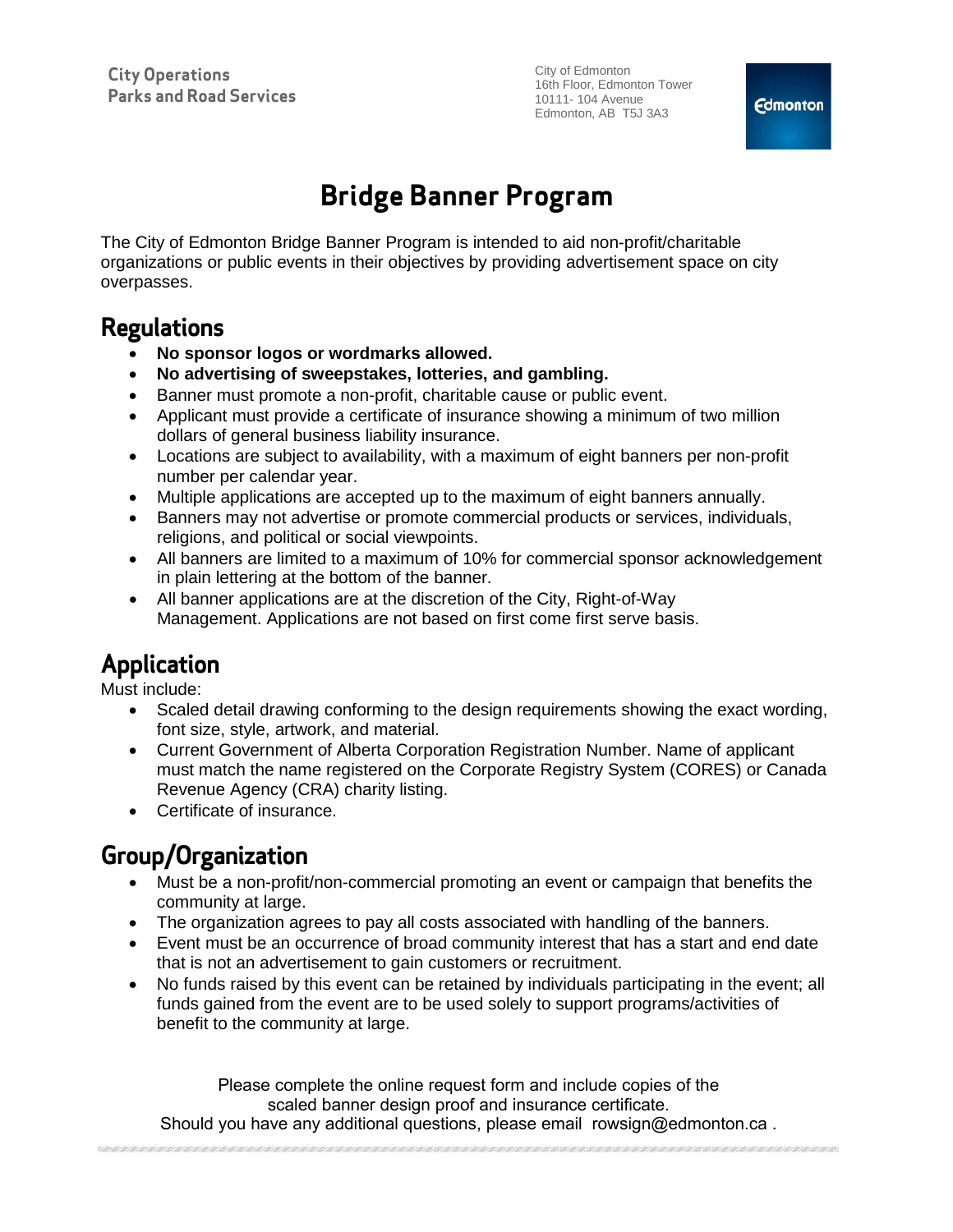## **Banner Size and Material Specifications**

- Maximum banner width of 10 meters and height of 1 meter.
- Minimum banner width of 6 meters and height 0.75 meter.
- Banners must be constructed of a recognized banner material that is utilized in the sign industry. No mesh material will be accepted
- Metal grommets must be at a minimum of 30 cm / 12 inch increments.
- Banner edge must be hemmed.
- Banners may be used for a maximum of 4 years from the date they are created.

### **Banner installation**

- All tools being used **must** be secured to the installer with a safety cord.
- All banners must be installed by a minimum of two adults.
- Installers cannot park or stop vehicles on structures to hang the banners.
- Banners may not create a visual obstruction or touch electrical wires.
- Must be hung over direction of travel not over opposite traffic.
- One banner permitted on a bridge structure at one time.

### **Two Approved Methods to Secure the Banner**

#### **1/8 Inch Plastic Coated Steel Cable**

- The cable must be wrapped around the overpass railing one time between grommet every 24 inches for the full length of the banner both top and bottom.
- The suggested cable length is 4 to 5 meters longer than the banner.
- Temporary use of tie wraps is suggested to hold the banner in place while installing the cable.
- The cable must be fastened with cable clamps or other recognized cable fastening devices at each end of the banner.

#### **5/16 Inch Black UV Resistant Tie Wraps**

- The tie wrap must be wrapped around the overpass railing one time between grommet every 12 inches for the full length of the banner both top and bottom.
- Each tie wrap must wrap completely around the railing, joining of multiple wraps is not permitted.
- Tie wraps must be a minimum width of 5/16 inch, black UV resistant and recognized under the Alberta Building Code for Cold weather use.
- Recognized tie wraps can be purchased from industrial suppliers or electrical suppliers.
- Regular grade wraps found in home improvement stores do not have the strength to safely support these banners.

Cable on top and tie wraps on the bottom is permitted only if the tie wraps are recognized under a Building Code.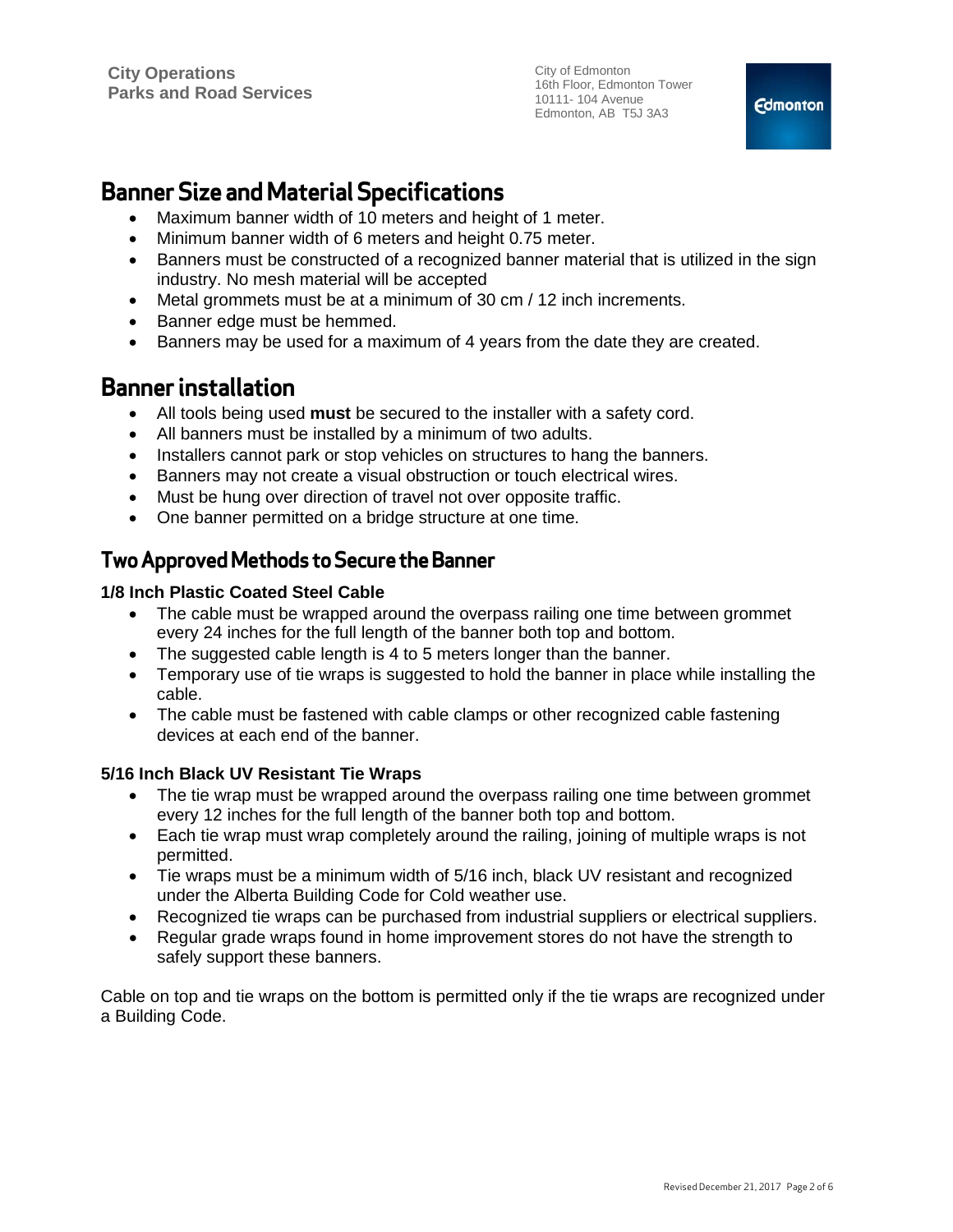## **Banner timing**

- During the Summer Season (April through September) applications will be accepted for a two-week time frame with up to four banners for those two weeks.
- During the Winter Season (October through March) applications will be accepted for a four-week time frame with up to four banners for those four weeks.
- Banner permits will be issued from Sunday to Saturday in two week increments.
- Banners must be removed by 5 pm on last Saturday of the permit. Failure to remove banners by the end of the permit term may result in refusal of future requests and a ticket from bylaw.

# **Banner Design Standards**

Banners are hung over high speed roadways, approximately 7 to 8 meters above the roadway. Banner design and layout must be carefully planned. Text size, style and background colour play an important role in the banner's readability. The Transportation Association of Canada (TAC) guidelines were referenced to create the guidelines for the bridge banners.

### **Text Style**

Use san-serif font for all text. Serif fonts (decorative or script fonts), shadowing or other enhancement of the font is not permitted.



### **Colours**

Banners should have a high contrast colour from the background to the font. Some examples showing colour contrasts are in the chart below. Larger letters won't always mean better legibility, the area around the letters or what is known as the 'white space' must be sufficient to allow contrast with the background.

| <b>Colour Contrast Chart</b><br><b>Common Colour Combinations High Visibility</b> |             |             |             |             |             |             |             |
|-----------------------------------------------------------------------------------|-------------|-------------|-------------|-------------|-------------|-------------|-------------|
|                                                                                   |             |             |             |             |             |             |             |
| <b>SIGN</b>                                                                       | <b>SIGN</b> | <b>SIGN</b> | <b>SIGN</b> | <b>SIGN</b> | <b>SIGN</b> | <b>SIGN</b> | <b>SIGN</b> |
| <b>SIGN</b>                                                                       | <b>SIGN</b> | <b>SIGN</b> | <b>SIGN</b> | <b>SIGN</b> | <b>SIGN</b> | <b>SIGN</b> | <b>SIGN</b> |
| <b>Low Visibility Ccombinations</b>                                               |             |             |             |             |             |             |             |
|                                                                                   |             | <b>SIGN</b> | <b>SIGN</b> | <b>SIGN</b> | <b>SIGN</b> | <b>SIGN</b> |             |
|                                                                                   |             | <b>SIGN</b> | <b>SIGN</b> | SIGN        | <b>SIGN</b> | <b>SIGN</b> |             |